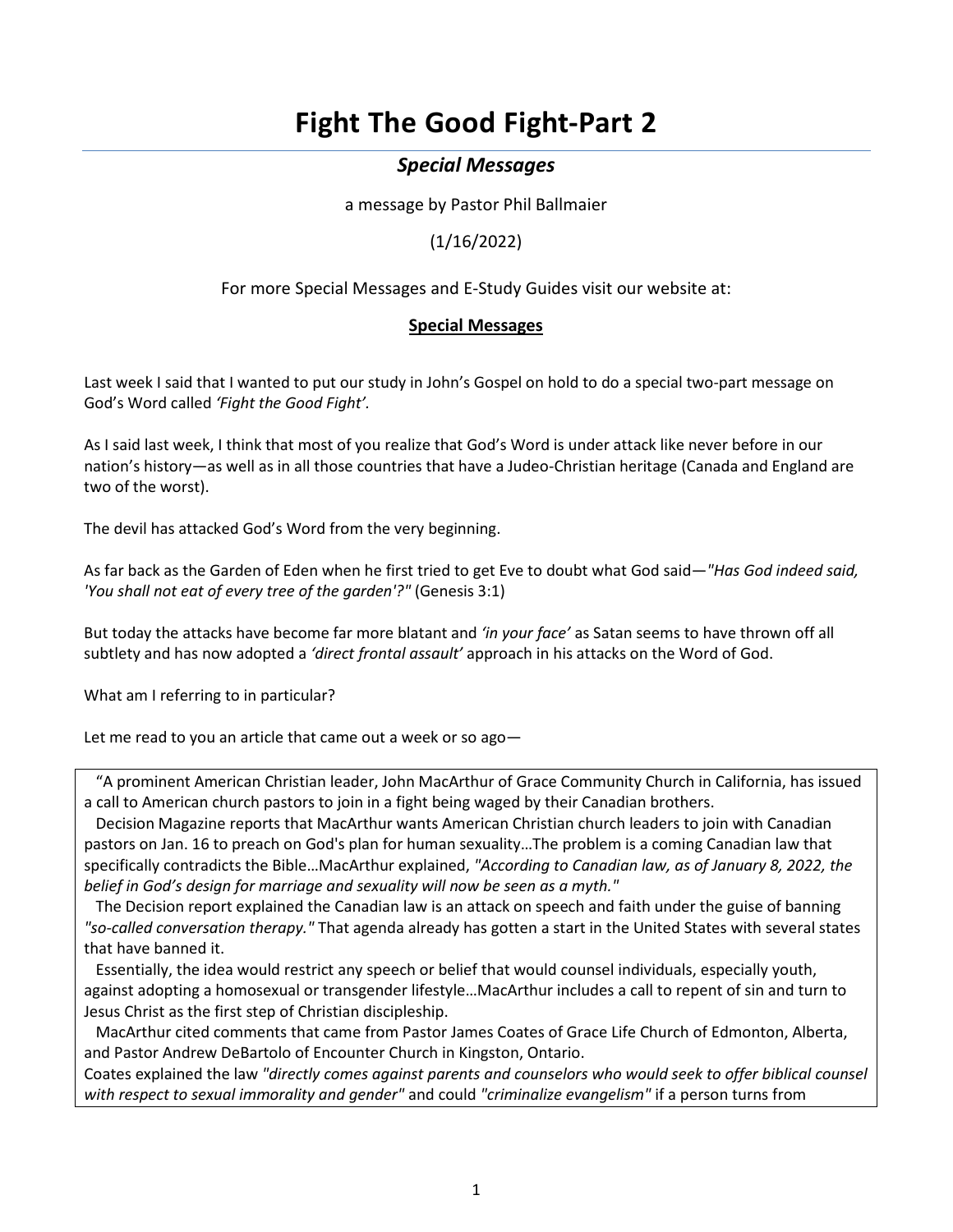homosexuality or transgenderism or is encouraged to do so.

And DeBartolo explained, *"On January 16, 2022, faithful men across this country (and many in the United States as well) will be preaching on God's design for marriage and the biblical ethic of sexuality. We will be doing so illegally, declaring to the state that there is one God and one Lord over His church, and that Christ alone gets to both define marriage and dictate what is required in the pulpit. We are honored that our American brothers will be joining us in this."*

 MacArthur pointed out what pastors are supposed to do: *"Our calling as Gospel ministers is to preach the truth, confront sin, and call all men to repentance and obedience to the Gospel—the good news that achieves soul conversion and saves sinners from eternal wrath."*

 He asks other pastors, *"Will you stand with me and our Canadian brothers and confront, in a spirit of love and mercy, the damning sins legalized in our culture? And will you join the nationwide effort to preach on a biblical view of sexual morality on January 16, 2022 and proclaim the Gospel of salvation that is now criminalized?"…*

 MacArthur explained a unified message from Christian pastors *"will put the Canadian and the U.S. governments on notice that they have attacked the Word of God. We are all well-aware of the evil power and destructive influence of the homosexual and transgender ideology. Our government is bent on not only normalizing this perversion, but also legalizing it, and furthermore criminalizing opposition to it."*

Now I don't agree with John MacArthur on all points of theology—but this issue transcends any differences we might have on non-essential doctrines of the Christian faith.

This, dear people, is a blatant attack on the Word of God, the design of God, and the creation of God for human sexuality! **This is, pure and simple, a rebellion against Almighty God—make no mistake about it!** There is nothing more basic and fundamental to civilization than human sexuality.

When people on the left constantly tell us that they *"follow the science"*—then human sexuality should be a no brainer!

> **Nothing is more a matter of science in the matter of human physicality than gender—it's coded into our DNA.**

Whether a person is male, or female is a matter of *genetics*—not preference. But look, the fight over human sexuality isn't really a fight with society—it is a fight with God!

#### **It's a** *radical***,** *rebellion* **against His divine order and plan—plain and simple!**

**1 Samuel 15:23 (NKJV)** 

23 For rebellion *is as* the sin of witchcraft, And stubbornness *is as* iniquity and idolatry. Because you have rejected the word of the LORD, He also has rejected you from *being* king."

As we just pointed out, the new Canadian law is a direct assault on the validity of the Bible and blatantly contradicts that which has been the bedrock of the Judeo-Christian faith (not to mention the foundation of Western civilization) for centuries.

#### **Psalm 11:3 (NKJV)**

 $3$  If the foundations are destroyed, What can the righteous do?

Nothing is more foundational to civilization that human sexuality—and Satan knows it.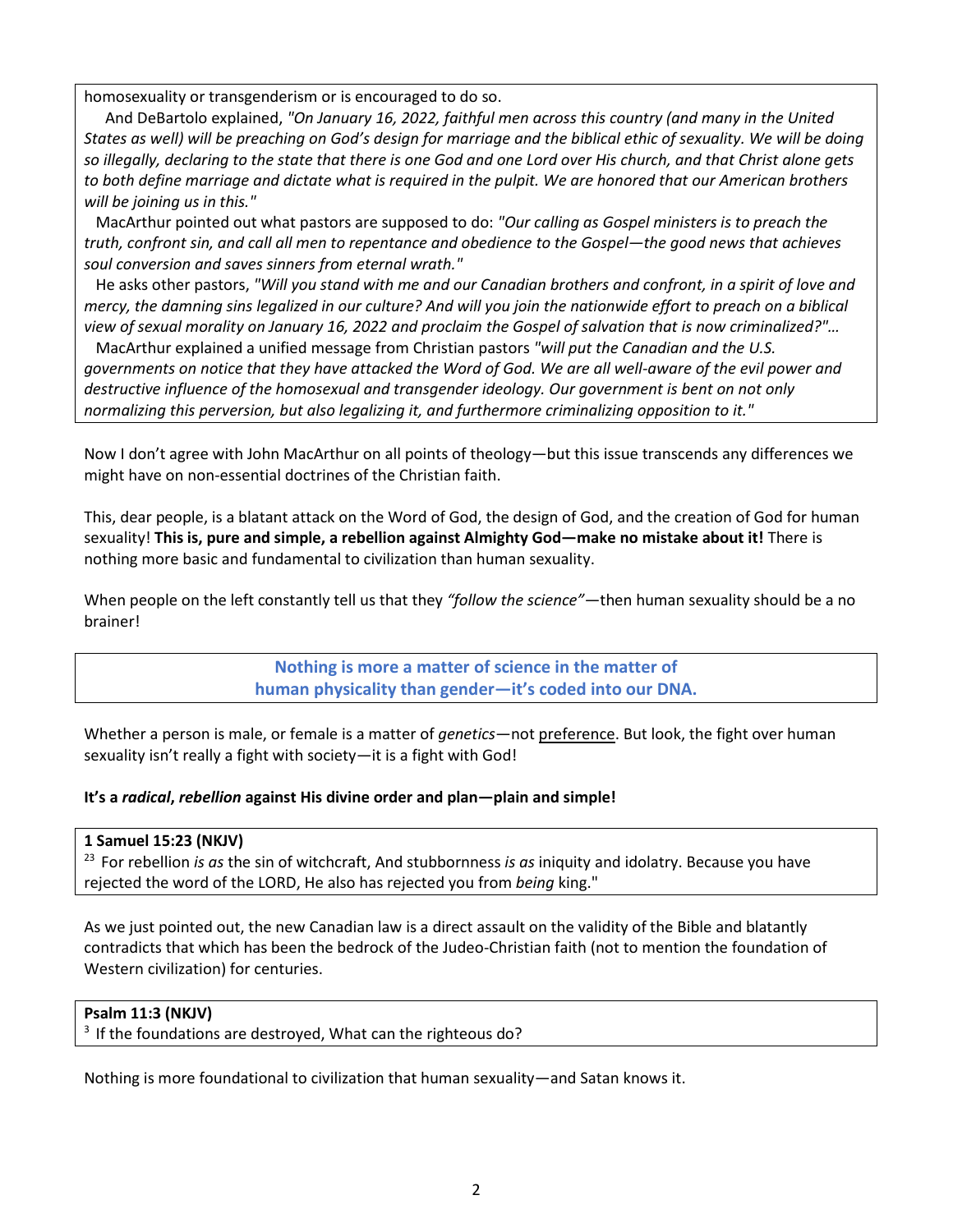**Destroy the foundation of God's creation where men are created biological males and women** are created by God as biological females (for life) both with fundamental roles to fulfill in society (God ordained roles— Ephesians 5:21-33)—**and you'll destroy marriage, the family, society, and the Church!**

All the institutions that society is built upon will crumble and with-it human civilization itself—that's how vital the biblical doctrine of human sexuality is! Historians tells us that the last stage before a culture/nation/ civilization falls into obscurity is open, blatant, militant homosexuality.

#### **What exactly does God (in His Word) say on the subject of human sexuality?**

#### **Genesis 1:27 (NKJV)**

27 So God created man in His *own* image; in the image of God He created him; male and female He created them.

When the question of marriage and divorce was posed to Jesus by those leaders in Israel that wanted to circumvent the clear teaching of the Word of God on the subject—Jesus responded in a clear, unequivocal way and in so doing, gives us God's design for human sexuality:

#### **Mark 10:6-8 (NKJV)**

6 …from the beginning of the creation, God *'made them male and female.'* <sup>7</sup>*'For this reason a man shall leave his father and mother and be joined to his wife,* <sup>8</sup>*and the two shall become one flesh'…"*

Let's be clear—the Canadian law that just passed attacking human sexuality as defined in the Bible by calling it a 'myth' is merely the latest salvo in the long war against God's Word—the latest attack on God's design for marriage and family.

# **Marriage is the only institution that God created that predates the fall.**

**Marriage was given by God** *before* there was sin in the world which means that it is not a product of sinful, fallen man—but the creation of a holy, righteous God.

**Marriage** *is* **a creation of God and as such only God has the right to define it and regulate it.** Even though today people are pushing for *'gay marriages'* or *'group* marriages'—these **don't** qualify as marriages in the eyes of God.

#### **"But from the beginning of the creation, God 'made them male and female.'" (Mark 10:6)**

First of all, Jesus tells us that God created them from the beginning—**"male and female".** 

In the Hebrew text of Genesis 1:27, both *male* and *female* are in the emphatic position, giving the sense of *"the one male and the one female."*

In other words, God did not create a group of males and females who could pick and choose mates as it suited them—there was no provision (or even the possibility) for multiple or alternate spouses.

There was only one man and one woman in the beginning and for that reason, divorce and remarriage was not an option (in the original plan of God for marriage)—and neither was homosexuality.

Human sexuality was never intended by God to be a difficult or controversial subject—God made two genders and ordained that marriage be limited to one genetic male and one genetic female—PERIOD!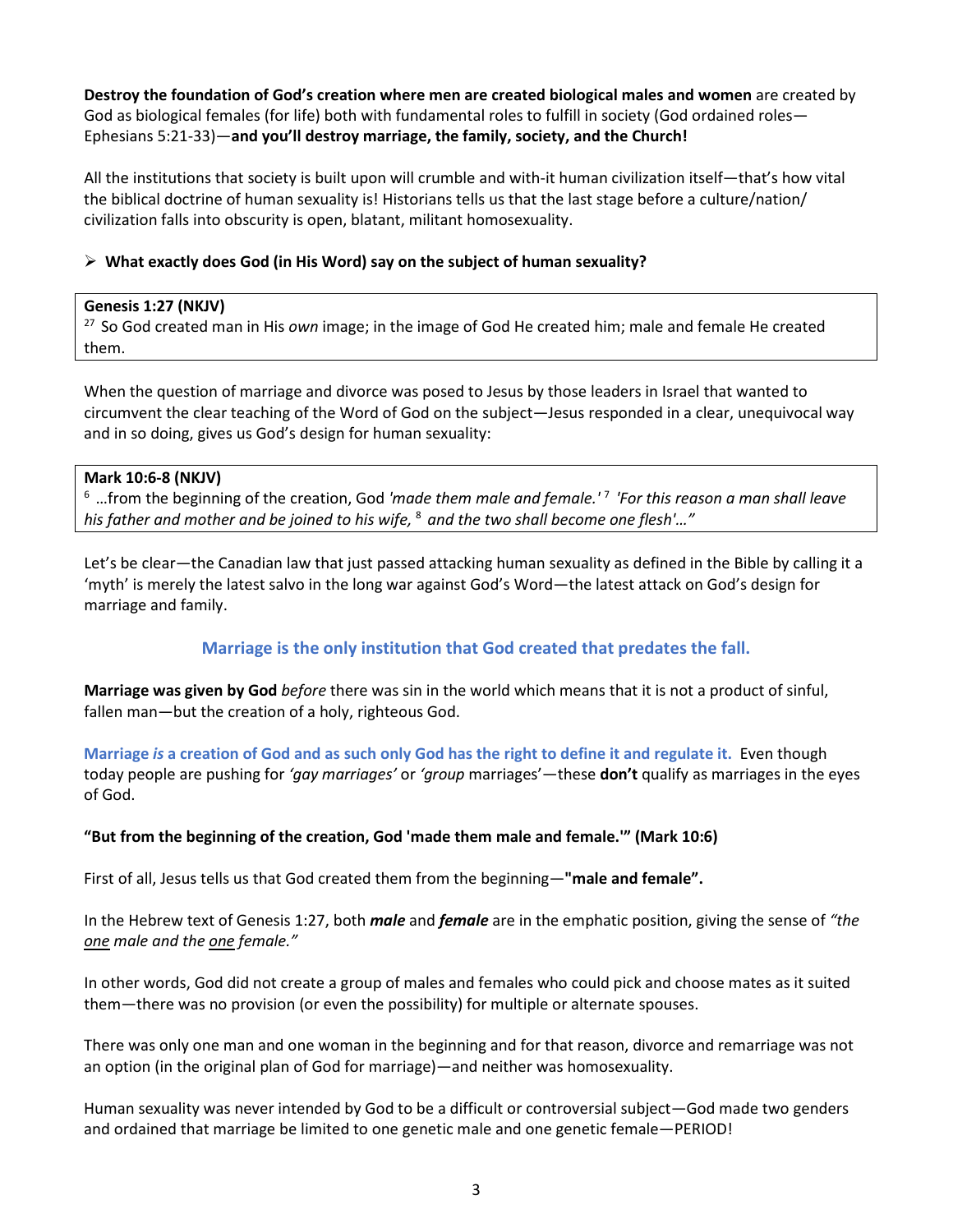The confusion comes in when fallen people get rid of God, appoint themselves as God, and begin to do whatever seems right in their own eyes—

#### **Judges 21:25 (NKJV)**

25 In those days *there was* no king in Israel; everyone did *what was* right in his own eyes.

#### **Isaiah 5:21 (NKJV)**

21 Woe to *those who are* wise in their own eyes, And prudent in their own sight!

#### **Deuteronomy 12:8 (NKJV)**

8 You shall not at all do as we are doing here today--every man doing whatever *is* right in his own eyes--

This is where we are as a society—people have severed themselves from God and His Word and have set themselves adrift in a sea of moral relativism where truth is now subjective and relative based on *feelings* (*"I feel that my truth is my truth, and your truth is your truth."*)

However, whenever people reject God's design for human sexuality (2 genders consisting of one biological male and one biological female)—sexual identities and sexual practices quickly deteriorate into confusion, chaos, and gross perversion.

Have you taken the time to Google how many genders people claim there are today?

I have, and the number is roughly 72 (I say roughly because it's a 'fluid' number)!

Let me share some of them with you (in alphabetical order not in order of most important or popularity)—

#### **Agender**

A person who is agender does not identify with any particular gender, or they may have no gender at all.

#### **Androgyne**

A person who identifies as androgyne has a gender that is either both masculine and feminine or between masculine and feminine.

#### **Bigender**

A person who identifies as bigender has [two genders.](https://lgbtqia.ucdavis.edu/educated/glossary)

#### **Cisgender**

A cisgender person identifies with the sex that they were assigned at birth.

#### **Genderfluid**

A person who identifies as genderfluid has a gender identity and presentation that shifts between, or shifts outside of, society's expectations of gender.

#### **Gender outlaw**

A person who identifies as a gender outlaw refuses to allow society's definition of "male" or "female" to define them.

#### **Genderqueer**

A person who identifies as genderqueer has a gender identity or expression that is not the same as society's expectations for their assigned sex or assumed gender.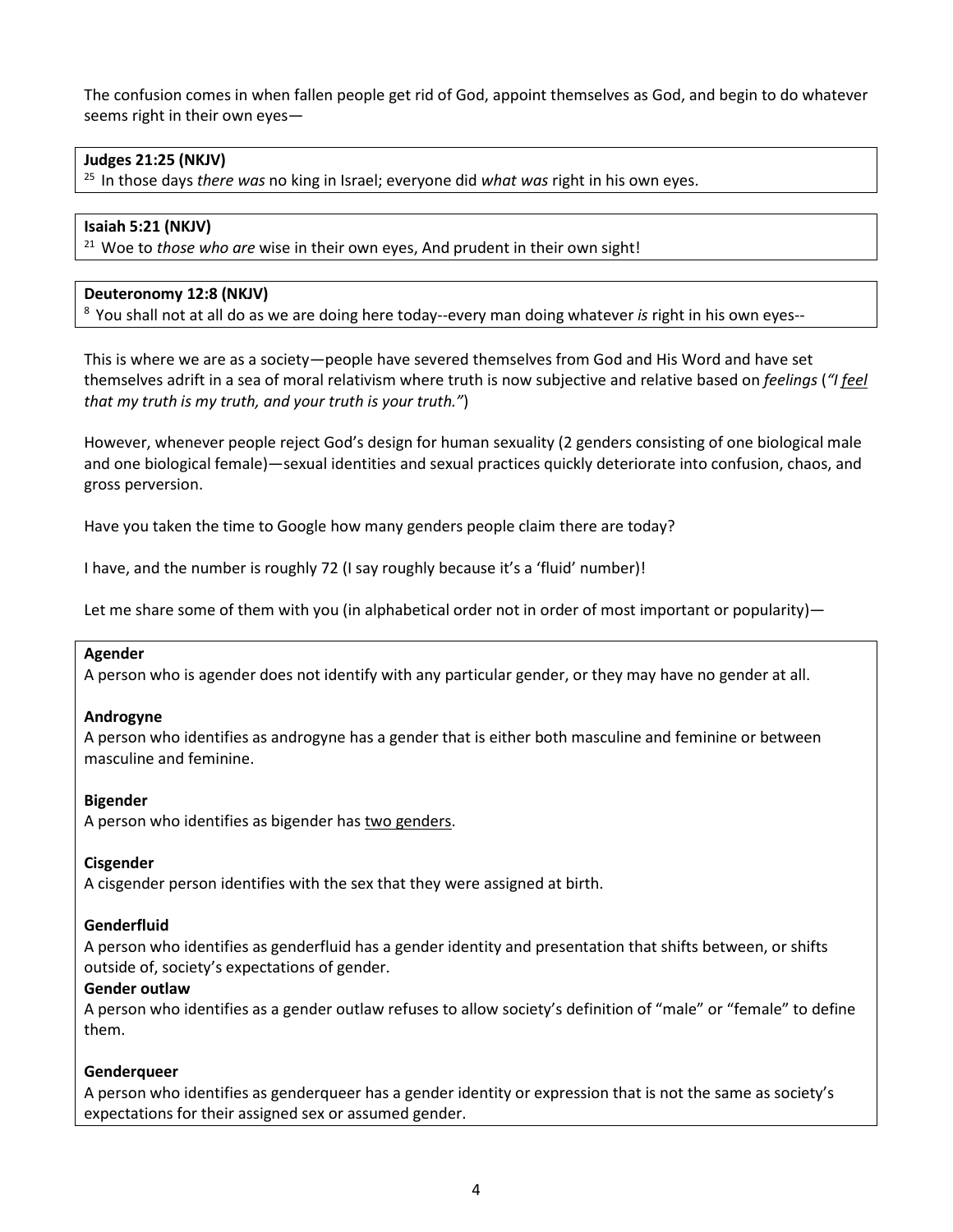## **Nonbinary**

A person who identifies as nonbinary does not experience gender within the gender binary. People who are nonbinary may also experience overlap with different gender expressions, such as being gender non-conforming.

## **Omnigender**

A person who identifies as omnigender experiences and possesses all genders.

## **Polygender and pangender**

People who identify as polygender or pangender experience and display parts of multiple genders.

## **Transgender**

This is an umbrella term that encompasses all people who experience and identify with a different gender than that which their assigned sex at birth would suggest.

Although most people think of trans men and trans women when hearing the word transgender, this term also encompasses people who identify as a gender other than man or woman, including nonbinary and genderfluid.

# **Trans**

Trans is a more inclusive term that covers those who identify as nonbinary and those who are genderless, according to the [LGBTQIA Resource Center.](https://lgbtqia.ucdavis.edu/educated/glossary)

## **Two Spirit**

Two Spirit is an umbrella term that encompasses different sexualities and genders in Indigenous Native American communities.

These are some of the gender identities (the genders that people identify with).

Gender identity flows from sexual preference (not the other way around)—in other words, the sexual practices that people are drawn to and embrace becomes the criteria for which gender they identify with (*"I'm drawn to 'xyz' sexual practices therefore I must be 'xyz' gender"* etc.)

When it comes to sexual preference and practice—I'll let the LORD Himself give you the list (from Leviticus)—as to what constitutes aberrant (abnormal) sexual practices which God calls sin and forbids people from engaging in:

#### **Leviticus 18:1-30 (NLT2)**

<sup>1</sup> Then the LORD said to Moses,  $2$  "Give the following instructions to the people of Israel. I am the LORD your God.  $3$  So do not act like the people in Egypt, where you used to live, or like the people of Canaan, where I am taking you. You must not imitate their way of life. <sup>4</sup> You must obey all my regulations and be careful to obey my decrees, for I am the LORD your God. 5 If you obey my decrees and my regulations, you will find life through them. I am the LORD.

<sup>6</sup> "You must never have sexual relations with a close relative, for *I am the LORD.*<br><sup>7</sup> "Do not violate your father by having sexual relations with your mother. She is your mother; you must not have *sexual relations with her…*

*9 "Do not have sexual relations with your sister or half-sister, whether she is your father's daughter or your mother's daughter, whether she was born into your household or someone else's.* 

*10 "Do not have sexual relations with your granddaughter, whether she is your son's daughter or your daughter's daughter, for this would violate yourself…*

*12 "Do not have sexual relations with your father's sister, for she is your father's close relative. 13 "Do not have*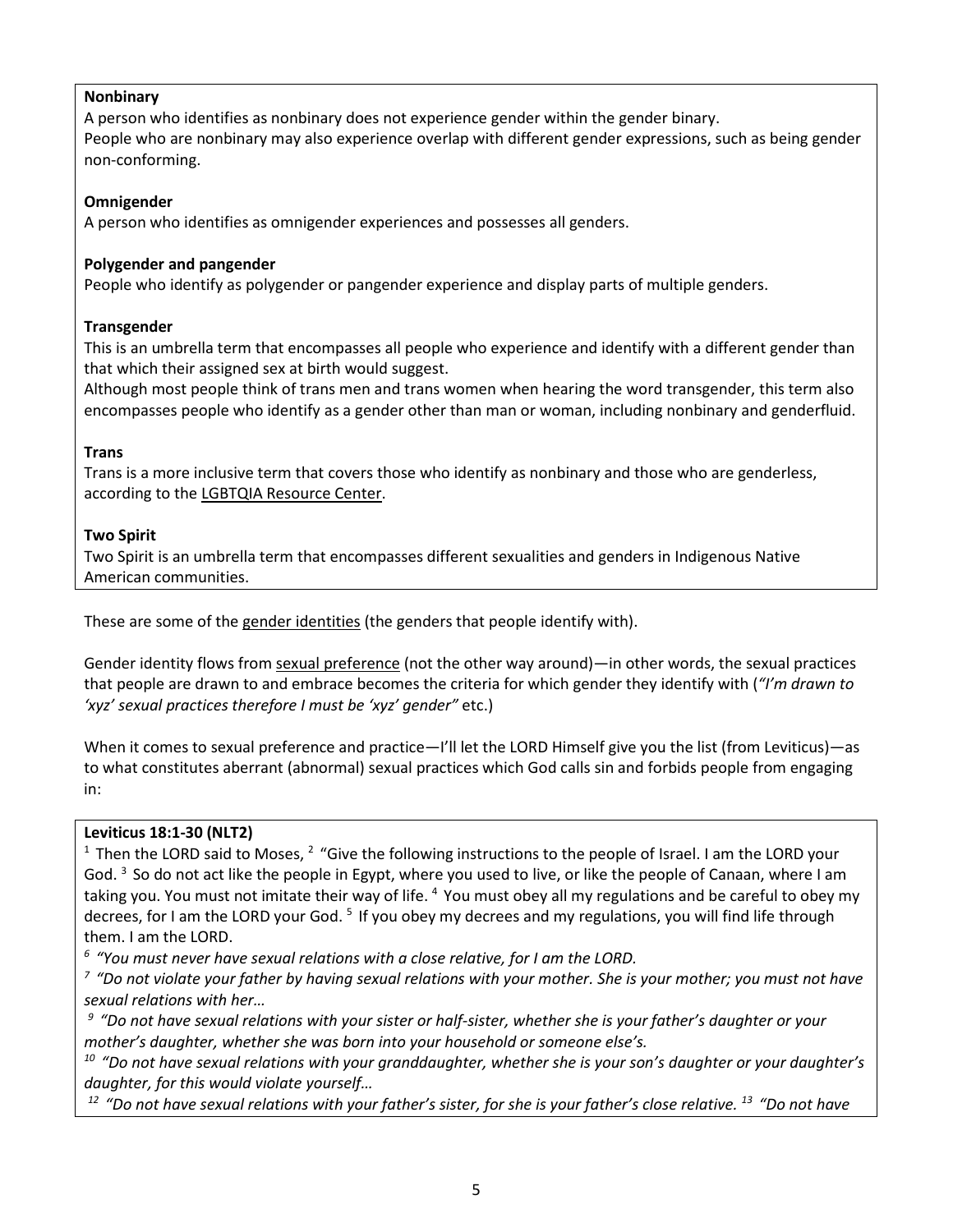*sexual relations with your mother's sister, for she is your mother's close relative...*

*15 "Do not have sexual relations with your daughter-in-law; she is your son's wife, so you must not have sexual relations with her.* 

*16 "Do not have sexual relations with your brother's wife, for this would violate your brother…*

*22 "Do not practice homosexuality, having sex with another man as with a woman. It is a detestable sin.* 

*23 "A man must not defile himself by having sex with an animal. And a woman must not offer herself to a male animal to have intercourse with it. This is a perverse act.* 

 $24$  "Do not defile yourselves in any of these ways, for the people I am driving out before you have defiled themselves in all these ways. <sup>25</sup> Because the entire land has become defiled, I am punishing the people who live there. I will cause the land to vomit them out. <sup>26</sup> You must obey all my decrees and regulations. You must not commit any of these detestable sins. This applies both to native-born Israelites and to the foreigners living among you. <sup>27</sup> "All these detestable activities are practiced by the people of the land where I am taking you, and this is how the land has become defiled…

<sup>30</sup> So obey my instructions, and do not defile yourselves by committing any of these detestable practices that were committed by the people who lived in the land before you. I am the LORD your God."

All of these sexual practices fall under the heading of *'pornea'—*the Greek word which the word *pornography* comes from and means—*"any kind of sexual sin or perversion"* (adultery, homosexuality, incest, pedophilia, bestiality etc.) that God has forbidden people to practice.

(I heard a pastor say one time that*—"sex is like a fire in a fireplace…"*)

But when Christians think of aberrant sexual practices—they most often think of *homosexual*, sexual practices.

We have many gay and lesbian people in society who say they believe in God and believe that He made them *homosexual* the same way He made other people *heterosexual*—just like He made some people right-handed and others left-handed.

Look, if God said in His Word that He made some people heterosexual and some people homosexual, just like He made some people right-handed and some people left-handed—I would be up here telling the world that God's Word says that homosexuality is a holy creation of God and not sin.

But that isn't the case—God condemns homosexuality in both the Old and New Testaments and says that those who practice it will be sent to hell forever (again, not that homosexuality is by any means the only sexual practice or practice that God condemns—Revelation 21:8):

# **Leviticus 20:13 (NLT2)**

<sup>13</sup> "If a man practices homosexuality, having sex with another man as with a woman, both men have committed a detestable act. They must both be put to death, for they are guilty of a capital offense.

# **Romans 1:24-32 (NLT2)**

<sup>24</sup> So God abandoned them to do whatever shameful things their hearts desired. As a result, they did vile and degrading things with each other's bodies. <sup>25</sup> They traded the truth about God for a lie. So they worshiped and served the things God created instead of the Creator himself, who is worthy of eternal praise! Amen. <sup>26</sup> That is why God abandoned them to their shameful desires. Even the women turned against the natural way to have sex and instead indulged in sex with each other. <sup>27</sup> And the men, instead of having normal sexual relations with women, burned with lust for each other. Men did shameful things with other men, and as a result of this sin, they suffered within themselves the penalty they deserved. <sup>28</sup> Since they thought it foolish to acknowledge God,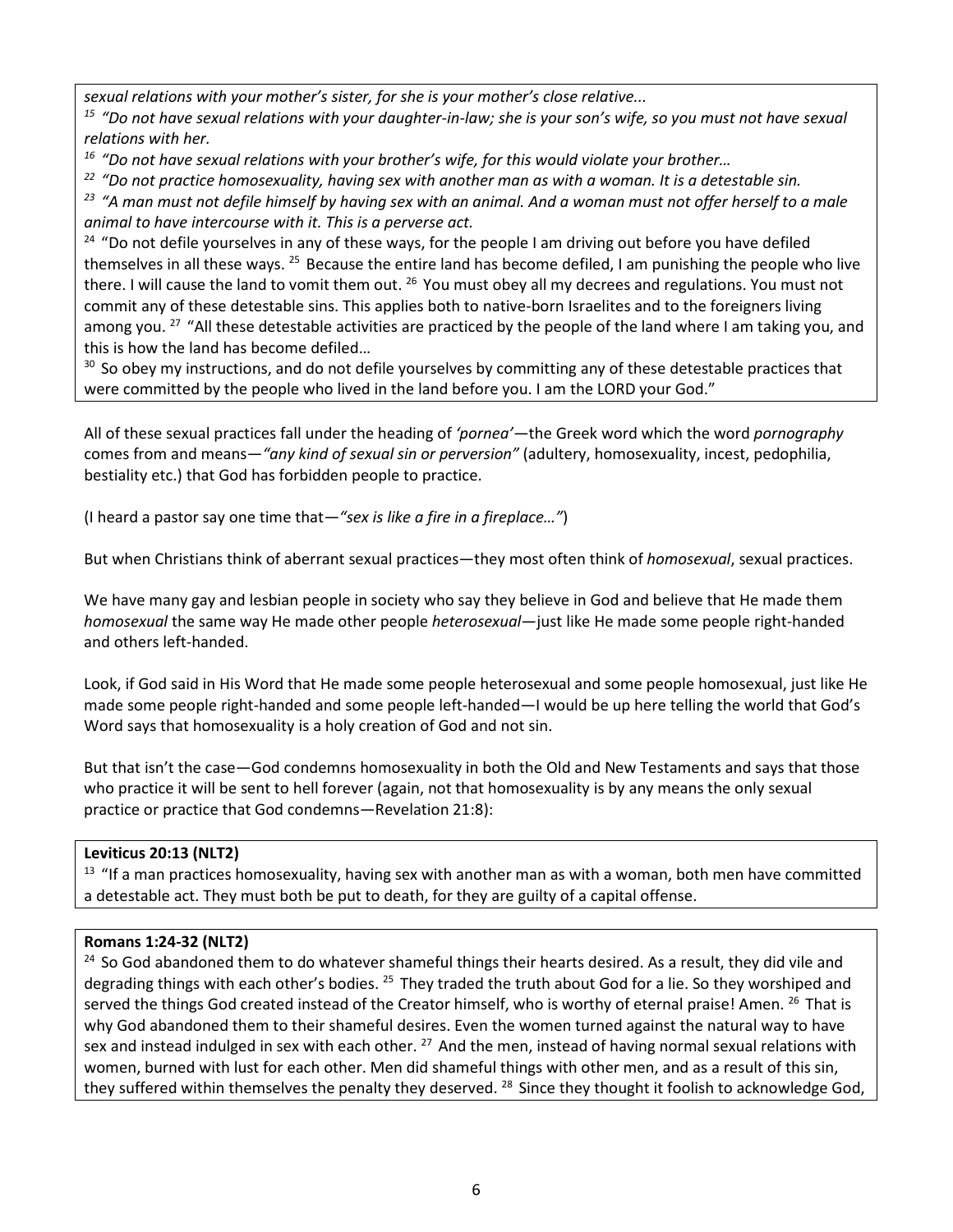he abandoned them to their foolish thinking and let them do things that should never be done. <sup>29</sup> Their lives became full of every kind of wickedness, sin, greed, hate, envy, murder, quarreling, deception, malicious behavior, and gossip. 30 They are backstabbers, haters of God, insolent, proud, and boastful. They invent new ways of sinning, and they disobey their parents. <sup>31</sup> They refuse to understand, break their promises, are heartless, and have no mercy. <sup>32</sup> They know God's justice requires that those who do these things deserve to die, yet they do them anyway. Worse yet, they encourage others to do them, too.

## **1 Corinthians 6:9-11 (NLT2)**

<sup>9</sup> Don't you realize that those who do wrong will not inherit the Kingdom of God? Don't fool yourselves. Those who indulge in sexual sin, or who worship idols, or commit adultery, or are male prostitutes, or practice homosexuality,  $^{10}$  or are thieves, or greedy people, or drunkards, or are abusive, or cheat people—none of these will inherit the Kingdom of God. <sup>11</sup> Some of you were once like that [NKJV—"And such were some of you."] But you were cleansed; you were made holy; you were made right with God by calling on the name of the Lord Jesus Christ and by the Spirit of our God.

But this is the whole point—only Jesus Christ can make a person whole by making them a new creation, where old things (sins) pass away, and all things become new.

Only believing in and receiving Jesus Christ into a person's heart and life can restore them to normalcy and wholeness—which is what the Great Commission is all about.

God commanded His Church to go into all the world and share the *'good news'* (Gospel) of God's love and forgiveness with fallen sinners who are living in rebellion against God and His commandments.

But if the current law passed in Canada on January 8 of this year comes to America—the sharing of the Gospel will be outlawed and those who share it (especially those who share it with those who are gay, lesbian and transgender)—will be prosecuted, fined and/or imprisoned!

 *"Let's just state the obvious. If the government can tell you it is illegal to teach biblical truth on the issue of human sexuality [especially to the LGBTQ community] …understand two things: Number one, it won't stop with LGBTQ issues—it will eventually lead to the criminalization of whatever Christian speech is no longer politically attractive. And that eventually will mean everything that is revealed in Scripture, most essentially, the Gospel of Jesus Christ,'* warned Albert Mohler, the president of the Southern Baptist Theological Seminary, the flagship school of the Southern Baptist Convention. He continued, *'Right now in this turning point between 2021 and 2022, we see the shape of the challenge coming to the Christian church even more clearly, or even more ominously. We are about to find out where the biblical Christians are on both sides of the Atlantic, and as you and I know, on both sides of the American/Canadian border."*

Ladies and gentlemen, the 'gauntlet' has been thrown down and the time has come to make our voices heard.

This is our moment in the history of the Church to take a stand and fight for the truth of God.

#### **Jude 1:3 (NKJV)**

<sup>3</sup> Beloved, while I was very diligent to write to you concerning our common salvation, I found it necessary to write to you exhorting you to contend earnestly for the faith which was once for all delivered to the saints.

#### **1 Timothy 6:12 (NKJV)**

 $12$  Fight the good fight of faith...